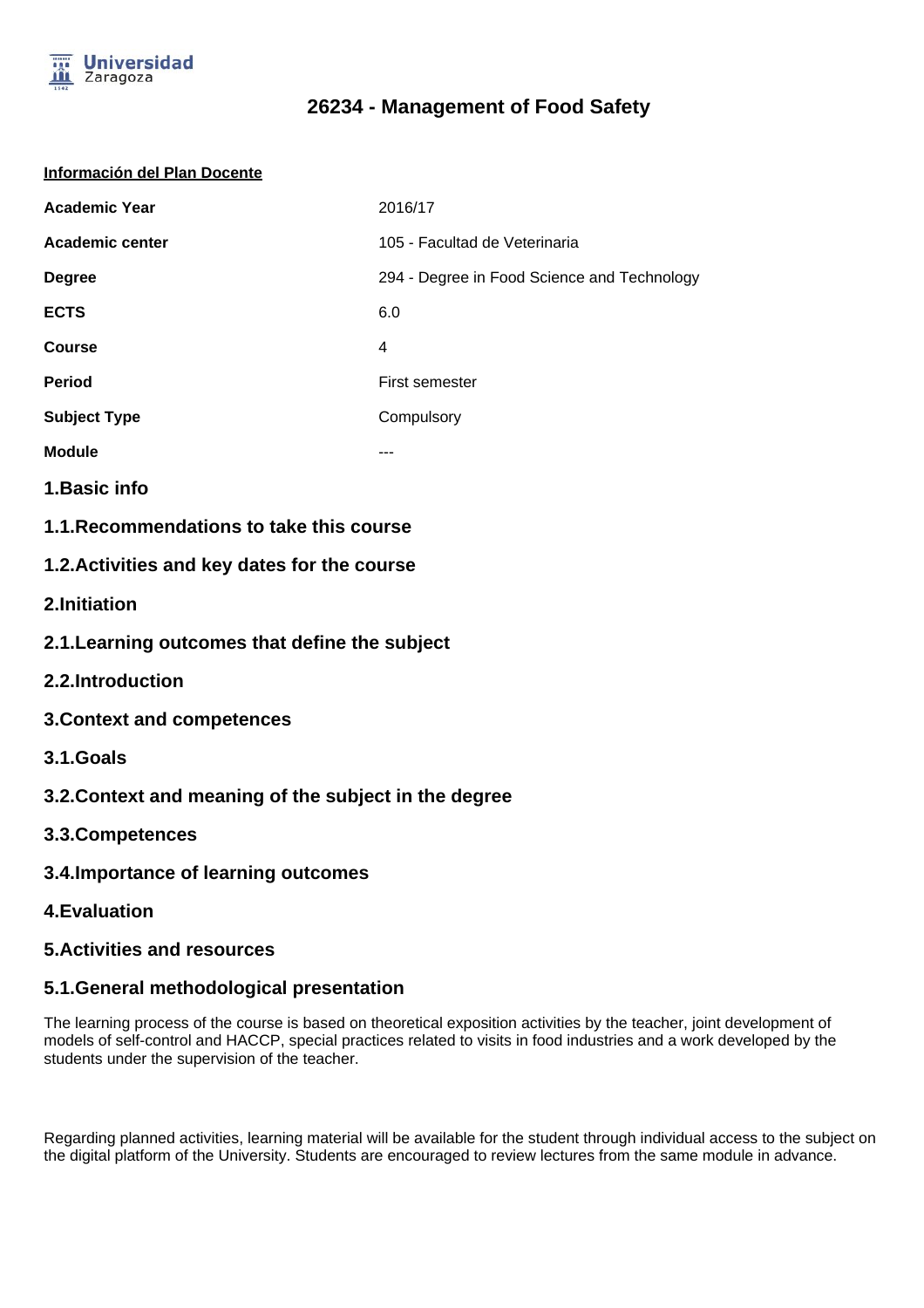

Hence, it is recommended that students complete their lecture notes looking up bibliographic sources and reliable information.

Every group will be personally supervised by the teacher. The main goal consists of mentoring in the strategies to look up scientific references and be critical to anlayse the data.

Tables, graphs and English documents will be used by the students in theoretical and practical activities. Therefore, every student must have a working knowledge of English language.

Regarding the general approach of the work, every group will be specifically mentored by the teachers to encourage the students to increase their work capability, summarize the topics and individual research.

#### **5.2.Learning activities**

The learning activities scheduled include 39 hours of participatory lectures, 18 hours of practical activities based on selfcontrol models an HACCP and 3 hours of visits to food industries.

The lectures that will take place in the classroom will be participative. In these sessions, the theoretical contents listed in the program will be set out and discussed in detail.

The practical session will be held in six sessions of 3 hours each and will focus on a specific issues chosen from the subject program. The first three sessions will be focused on setting out the principles of Hazard Analysis and Critical Control Point (HACCP) management systemin a practical way in different food processes. The first session (Hazard analysis) will be consist of identifying specific hazards, in the following session the Critical Control Points (CCPs) will be identified and will be managed in the following session. Verification and validation procedures will be established to confirm that the HACCP system is working correctly. Traceability will be integrated within the HACCP system in one session. Shelf-life determination in each process will be developed in the fifth session. All the students will do a power point presentation of the management model in the last session and they also be encouraged to discuss all the aspects related to the HACCP system.

In addition, every student will have two hours a week of tutorials, in order to solve individual or group doubts with the teachers during the academic course. The web platform for virtual mentoring may also be used.

Student's education will be complemented through the scheduled visits to centers, institutions, laboratories or food companies to learn on-site about the practical application of the knowledge acquired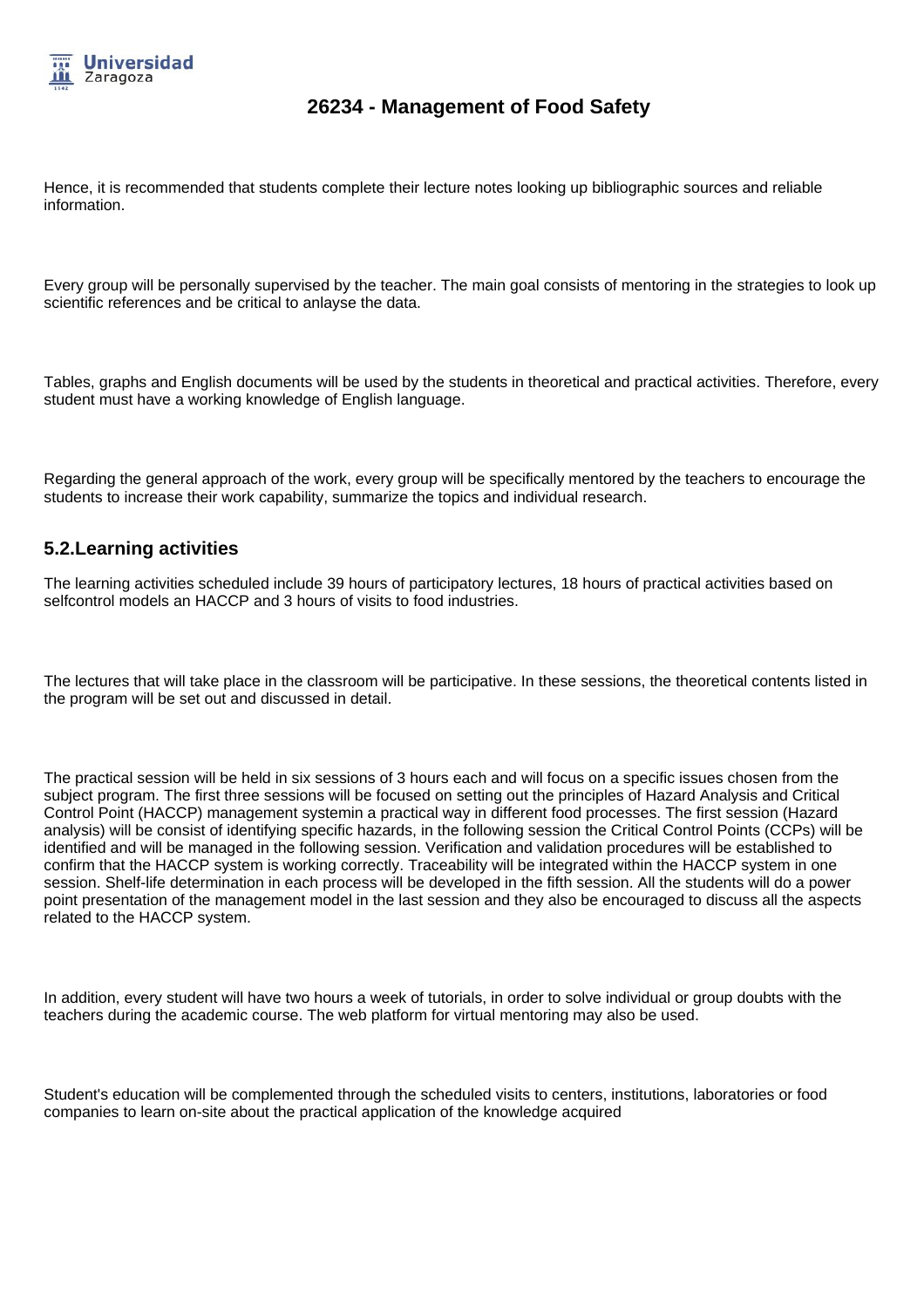

### **5.3.Program**

The program that the student is offered to help you achieve the expected results includes the following aspects

1: Development of lectures.

**1st Block. - Self-control plan in the food industry and food safety management systm.**

- The hazard analysis and Critical Control Points (CCPs) will be stablished as a Food Safety Management system in the food industry. Hazard Analysis and Critical Control Point system (HACCP).

- Traceabily as an essential aspect to guarantee food safety. Traceability concept. Types of traceability. Traceability Plan.

- Shelf life study in the food safety management. Shelf life concept. Calculation and Development.

2nd Block. - Verification of self-control systems

- Audits of Food Safety Management Systems. Concept and principles of the audit. Phases of an audit.

**3rd Block.- Oher Food Safety tools.**

- Precautionary principle. Risk assessment. Take decisions in the food industry and public administration.

- Food Safety Objectives.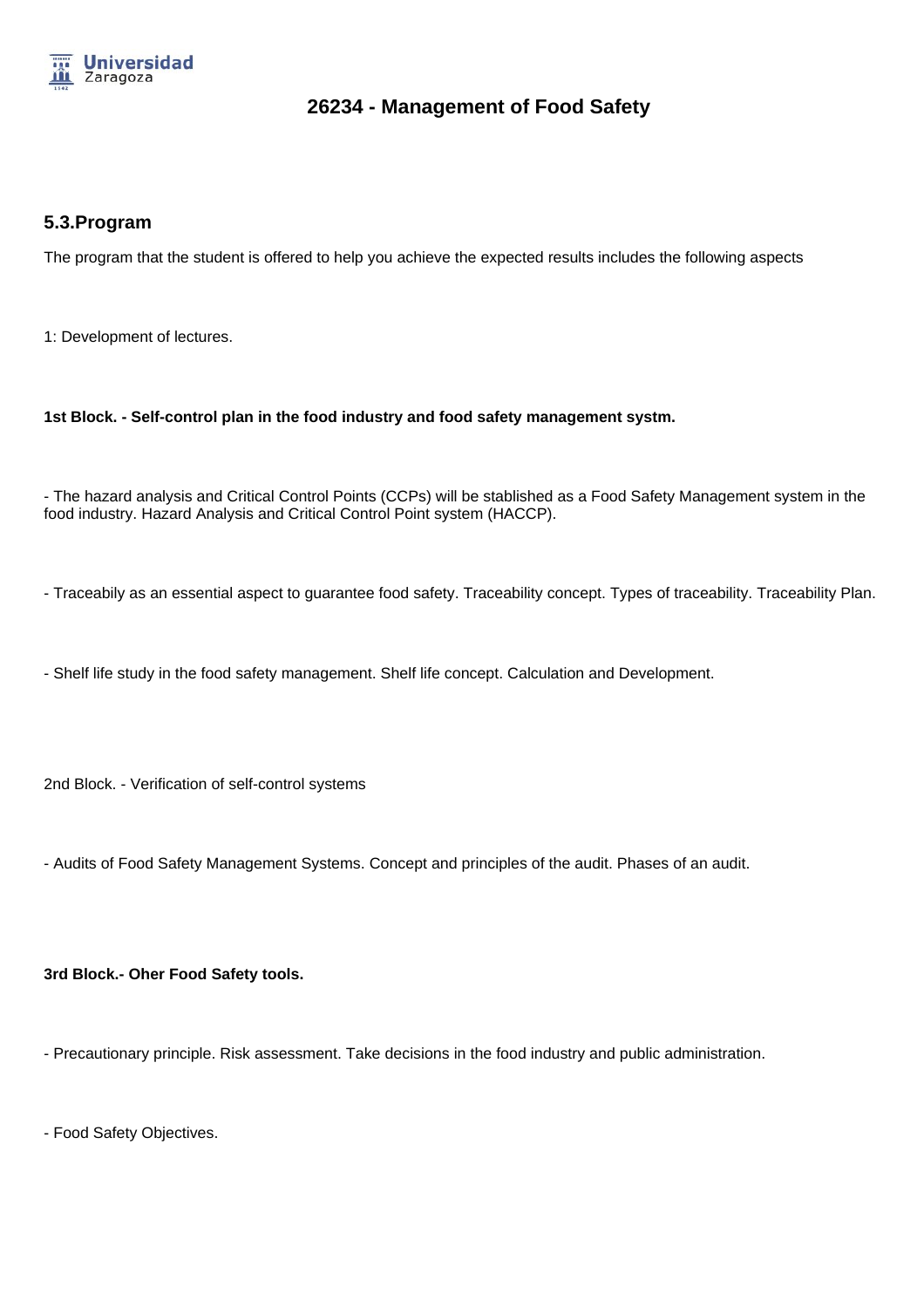

- Risk Communication measures.

- Crisis management and food alerts.

4th Block.- Managements Standards of Food Safety: Food Safety Management

ISO 22000:2005, BRC Standard, IFS Standard, Global G.A.P. Others: (FSSC 22000, SQF Standards, Meat Standards...)

5th Block.- Requirements of Food Safety in food foreign trade.

- Food Safety and Hygiene requirements in European food trade and other countries.

- Food Safety and hygiene requirements to export to third countries: Regulation Framework for meat and meat products.

- Exports to third countries with specific agreements. Food Safety requirements in USA and Canada.

6th Block.- National and International Control of Food Plans.

- National Control in the Food Chain (PNIR)

- National Controls in the European Union

- International Plans.